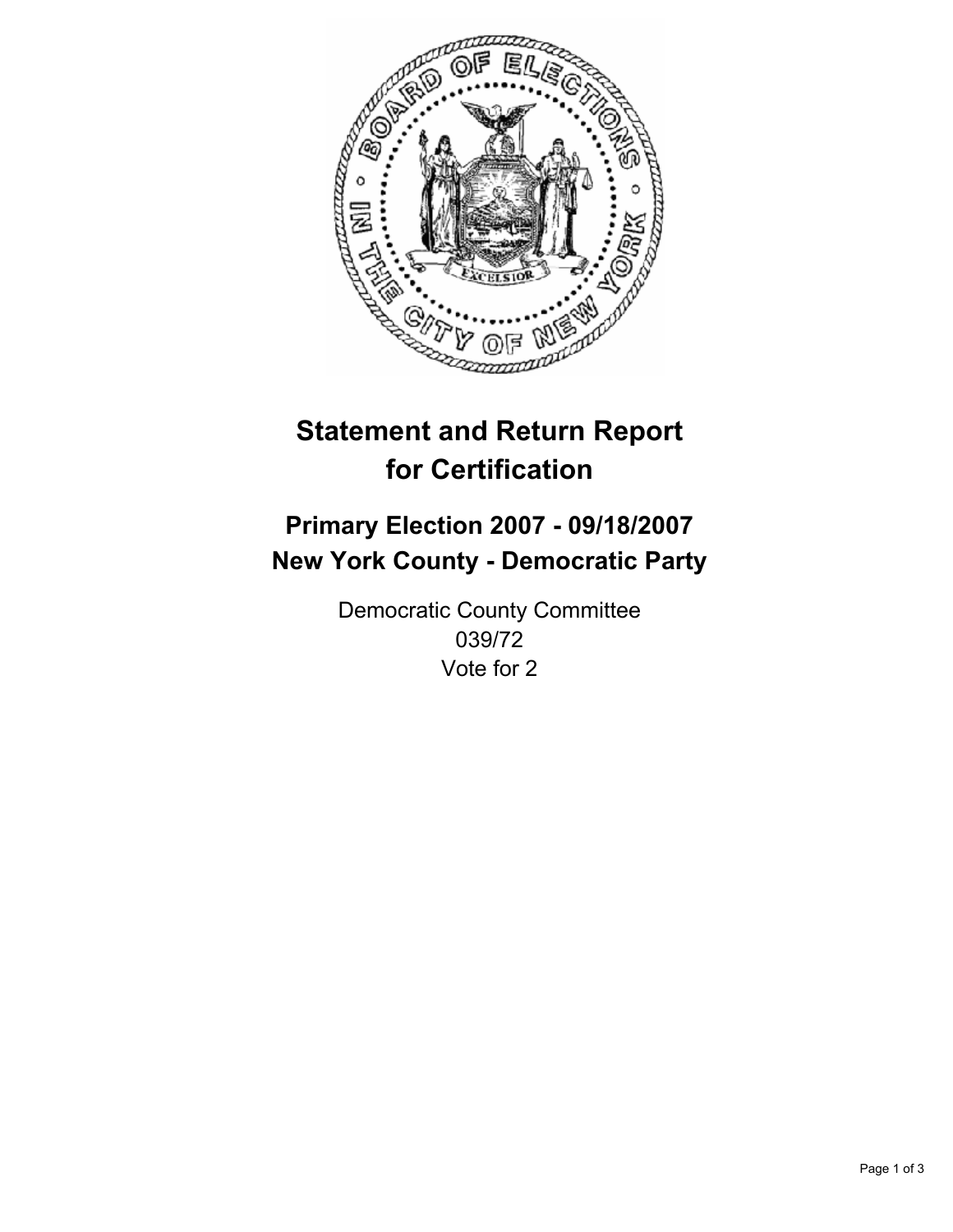

### **Assembly District 72**

| <b>EMERGENCY</b>     |    |
|----------------------|----|
| ABSENTEE/MILITARY    |    |
| AFFIDAVIT            |    |
| <b>ELIAS FOUSKAS</b> | 21 |
| <b>FELICIA LORA</b>  | 25 |
| <b>ANA REVERON</b>   | 17 |
| <b>DANIEL VARGAS</b> | 19 |
| <b>Total Votes</b>   | 82 |